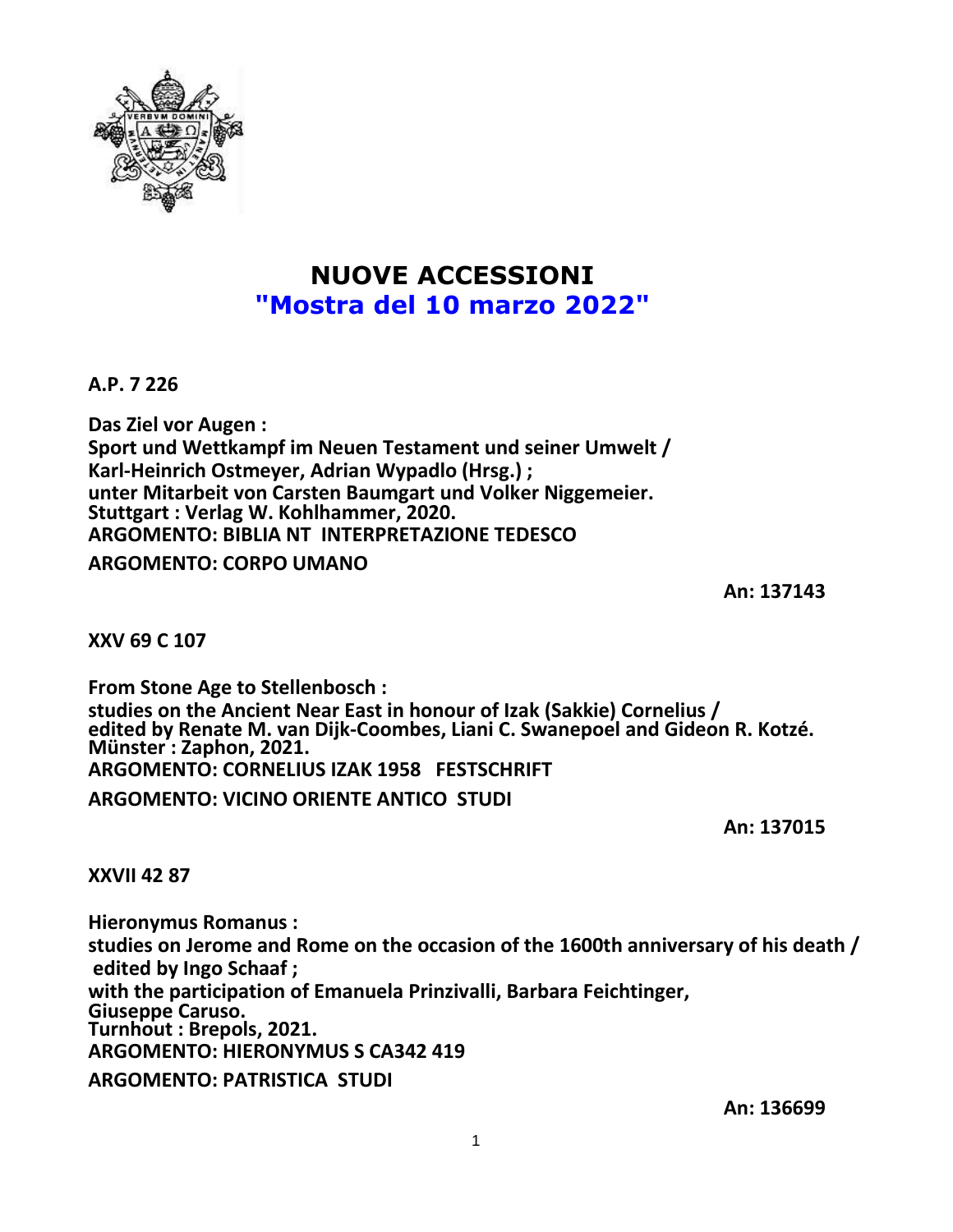**A.O. 104 114**

**Ougarit, un anniversaire : bilans et recherches en cours / édité par Valérie Matoïan. Leuven ; Paris ; Bristol, CT : Peeters, 2021. ARGOMENTO: SCRITTURA CUNEIFORME ARGOMENTO: UGARIT TESTI ARGOMENTO: ACCADICO LINGUA TESTI**

**An: 136798**

#### **F.S. S 185**

**Paulus und seine Gemeinden : die Wechselwirkung zwischen Idealbildern und Realitäten in den authentischen Paulusbriefen : Festschrift für Dieter Sänger zum 70. Geburtstag / Felix John, Christian Wetz (Hrsg.) Leipzig : Evangelische Verlagsanstalt, [2021]. ARGOMENTO: SANGER DIETER 1949 FESTSCHRIFT ARGOMENTO: PAOLO APOSTOLO VITA ARGOMENTO: BIBLIA NT PAULI EPISTOLAE INTERPRETAZIONE TEDESCO**

**An: 137174**

**XXVIII 11 ATH 25**

**Boezelman, Wijnand Adrianus, 1987-. Athanasius' use of the Gospel of John : a rhetorical analysis of Athanasius' Orations against the Arians / Wijnand Adrianus Boezelman. Piscataway, NJ : Gorgias Press, 2021. ARGOMENTO: BIBLIA NT JOANNES INTERPRETAZIONE PATRISTICA**

**ARGOMENTO: ATHANASIUS ALEXANDRINUS SANTO CA 296 373 ORATIONES CONTRA ARIANOS**

**ARGOMENTO: BIBLIA NT CRITICA TESTUALE STORIA**

**An: 136585**

## **M.C. G 8 70**

**Egger, Wilhelm, vescovo di Bolzano-Bressanone, 1940-2008. Metodologia del Nuovo Testamento : introduzione allo studio scientifico dei testi biblici / Wilhelm Egger - Peter Wick. Bologna : Edizioni Dehoniane, [2015]. ARGOMENTO: BIBLIA NT ESEGESI INTRODUZIONE**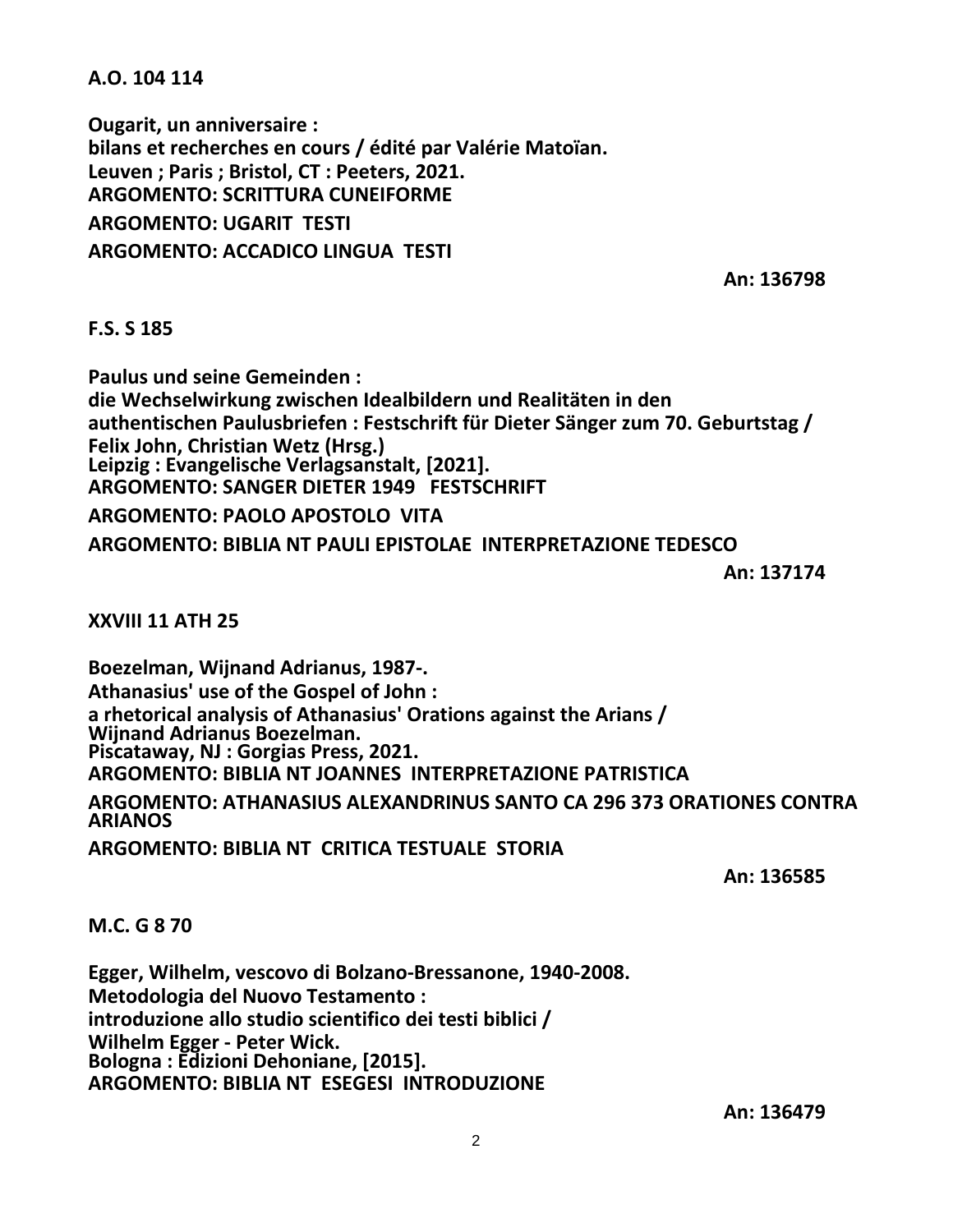**VIII 20 13 Estes, Daniel J., 1953-. Psalmes 73-150 / Daniel J. Estes. Nashville, Tennessee : B&H Publishing Group, [2019]. ARGOMENTO: BIBLIA VT PSALMI COMMENTI INGLESE 2000**

**An: 136911**

**IV 511 614 IV 511 615**

**Evagrius Ponticus, circa 346-399. Scholies aux Psaumes / Évagre Le Pontique. Paris : Les Éditions du Cerf, 2021. ARGOMENTO:**

**An: 136516**

**XII 36 43**

**Ferguson, Cameron Evan. A new perspective on the use of Paul in the Gospel of Mark / Cameron Evan Ferguson. London ; New York : Routledge, Taylor & Francis Group, 2021. ARGOMENTO: BIBLIA NT PAULI EPISTOLAE RELAZIONE CON MARCUS ARGOMENTO: BIBLIA NT MARCUS INTERPRETAZIONE INGLESE 2000**

**An: 137095**

**M.C. C 33 B 148**

**Finkelstein, Israel, 1949-. Essays on biblical historiography : from Jeroboam II to John Hyrcanus / Israel Finkelstein. Tübingen : Mohr Siebeck, [2022]. ARGOMENTO: BIBLIA VT STORIOGRAFIA STUDI ARGOMENTO: ISRAELE ANTICO STORIOGRAFIA**

**An: 136754**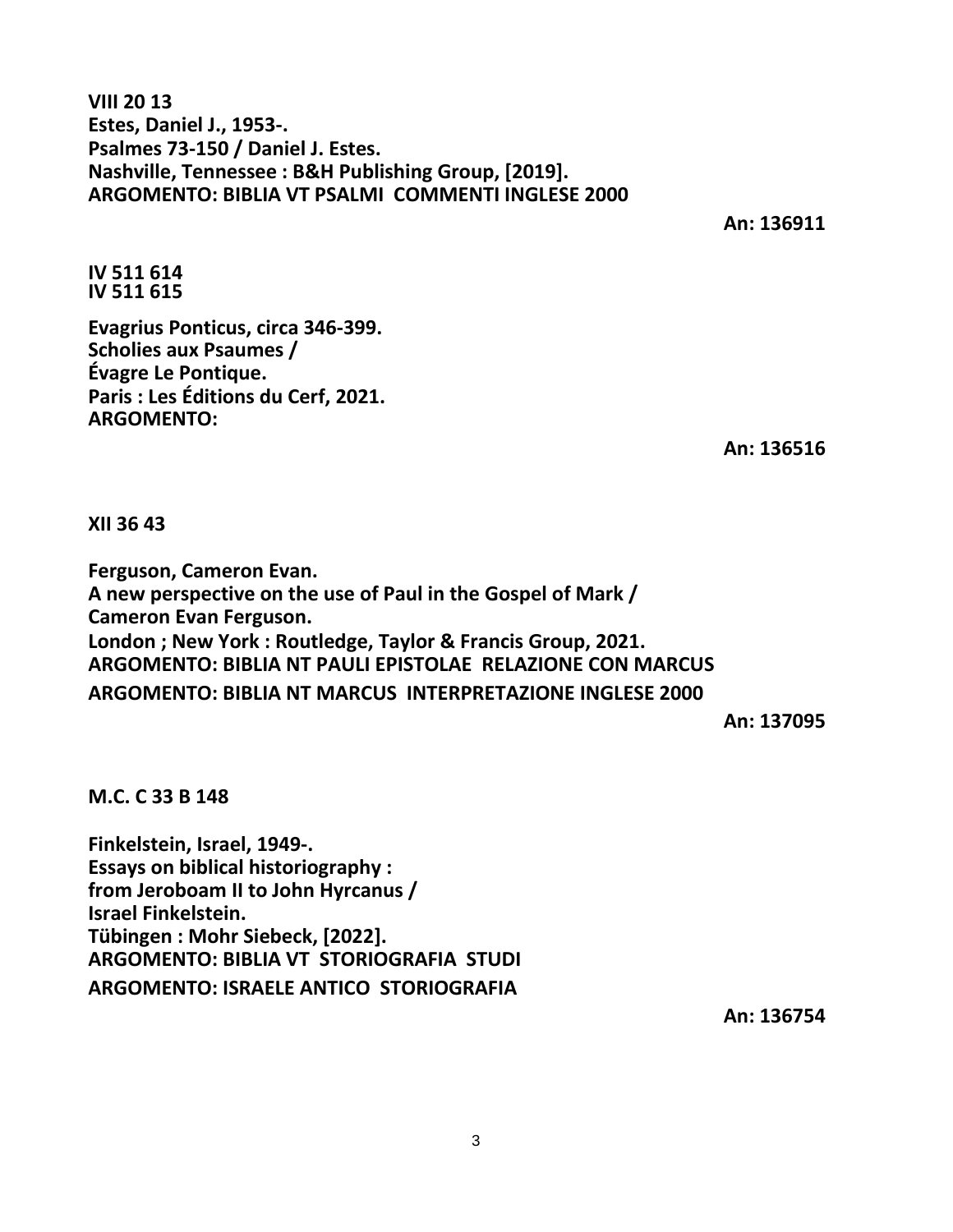**A.P. 29 A 564**

**Lloyd, J. A., 1963-. Archaeology and the itinerant Jesus : a historical enquiry into Jesus' itinerant ministry in the North / J. A. Lloyd. Tübingen : Mohr Siebeck, [2022]. ARGOMENTO: GESU CRISTO MINISTERO ARGOMENTO: BIBLIA NT ARCHEOLOGIA**

**An: 136890**

**XII 64 A 46**

**London, Daniel DeForest. Theodicy and spirituality in the Fourth Gospel : a Girardian perspective / Daniel DeForest London. Lanham ; Boulder ; New York ; London : Lexington Books/Fortress Academic, [2020]. ARGOMENTO: GIRARD RENE 1923 2015 ARGOMENTO: BIBLIA NT JOANNES INTERPRETAZIONE INGLESE 2001 ARGOMENTO: TEODICEA ARGOMENTO: SPIRITUALITA ARGOMENTO: SOFFERENZA BIBLIA NT ARGOMENTO: BIBLIA NT JOANNES 9 ARGOMENTO: BIBLIA NT JOANNES 10**

**An: 137132**

**M.C. C 33 C 132**

**Lozinskyy, Hryhoriy, 1986-. The feasts of the calendar in the Book of Numbers : Num 28:16-30:1 in the light of related biblical texts and some ancient sources of 200 BCE-100 CE / Hryhoriy Lozinskyy. Tübingen : Mohr Siebeck, [2022]. ARGOMENTO: BIBLIA VT NUMERI 28 ARGOMENTO: BIBLIA VT NUMERI 30 ARGOMENTO: BIBLIA VT NUMERI INTERPRETAZIONE INGLESE ARGOMENTO: CALENDARI EBRAICI ARGOMENTO: CALENDARI CRISTIANI**

**An: 136965**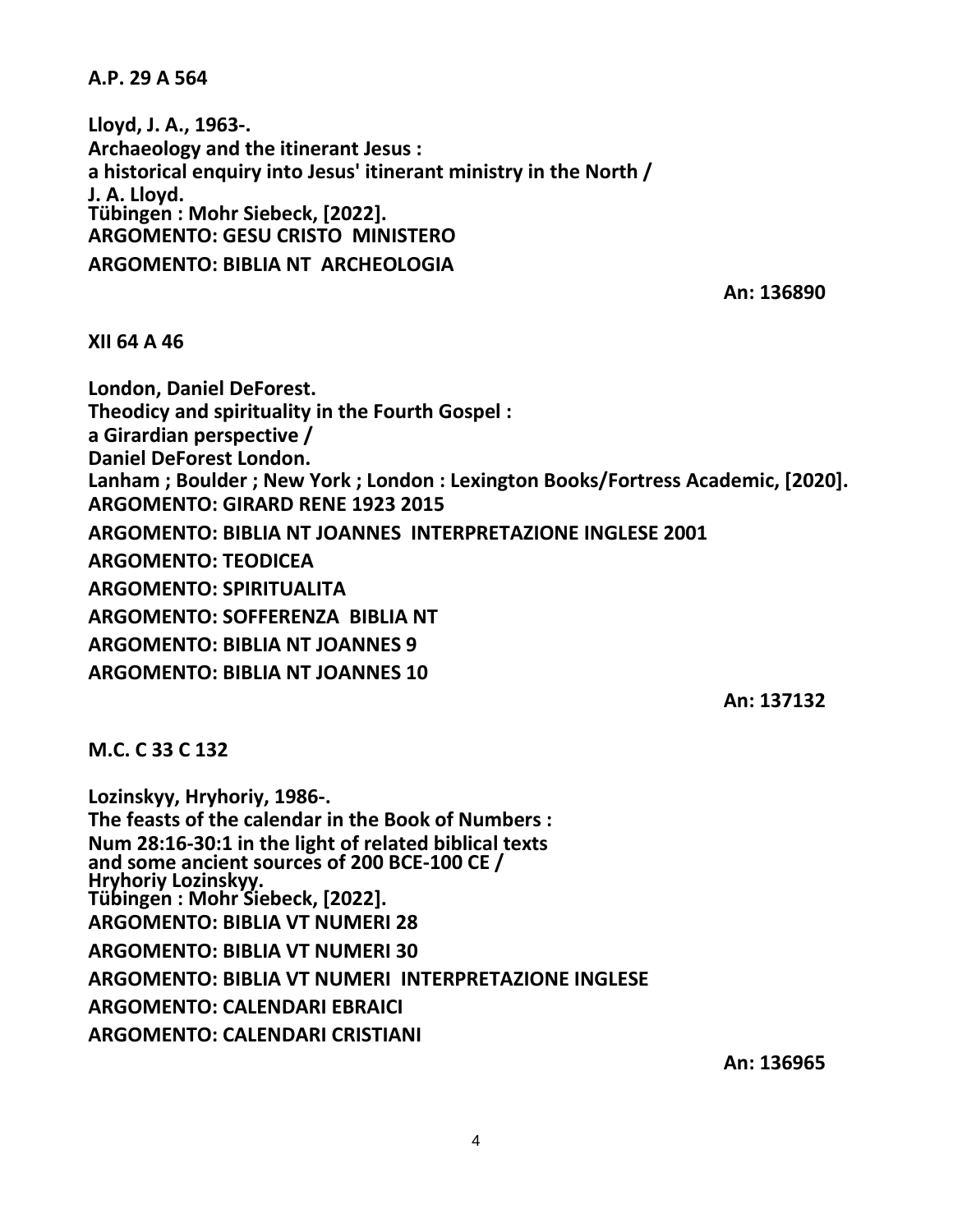### **XXIII 66 33.18**

**Mönninghoff, Hannah, 1988-. Der Palast in Nuzi : Studien zur formalen Struktur des Palastgebäudes und den Funktionen der Palastinstitution / Hannah Mönninghoff. Wiesbaden : Harrassowitz Verlag, 2020. ARGOMENTO: NUZI CITTA ESTINTA ARGOMENTO: MESOPOTAMIA ARCHITTETURA ARGOMENTO: IRAQ ANTICHITA**

**An: 136967**

## **X 38 31**

**Ramond, Sophie, 1967-. Les Psaumes / Sophie Ramond. Paris : Les Éditions du Cerf, [2021]. ARGOMENTO: BIBLIA VT PSALMI INTERPRETAZIONE FRANCESE**

**An: 136468**

**XXIV 9 73**

**Rositani, Annunziata, 1972-. La letteratura sapienziale nell'antica Mesopotamia / Annunziata Rositani. Milano : Le Monnier Università, 2021. ARGOMENTO: VICINO ORIENTE ANTICO LETTERATURA ARGOMENTO: MESOPOTAMIA LETTERATURA**

**An: 137128**

## **XXVIII 8 12**

**Stefaniw, Blossom, 1977-. Christian reading : language, ethics, and the order of things / Blossom Stefaniw. Oakland, California : University of California Press, [2019]. ARGOMENTO: DIDYMUS CAECUS CA 313 CA 398 ARGOMENTO: GRECO LINGUA GRAMMATICA STORIA ARGOMENTO: MANOSCRITTI GRECI PAPIRI EGITTO**